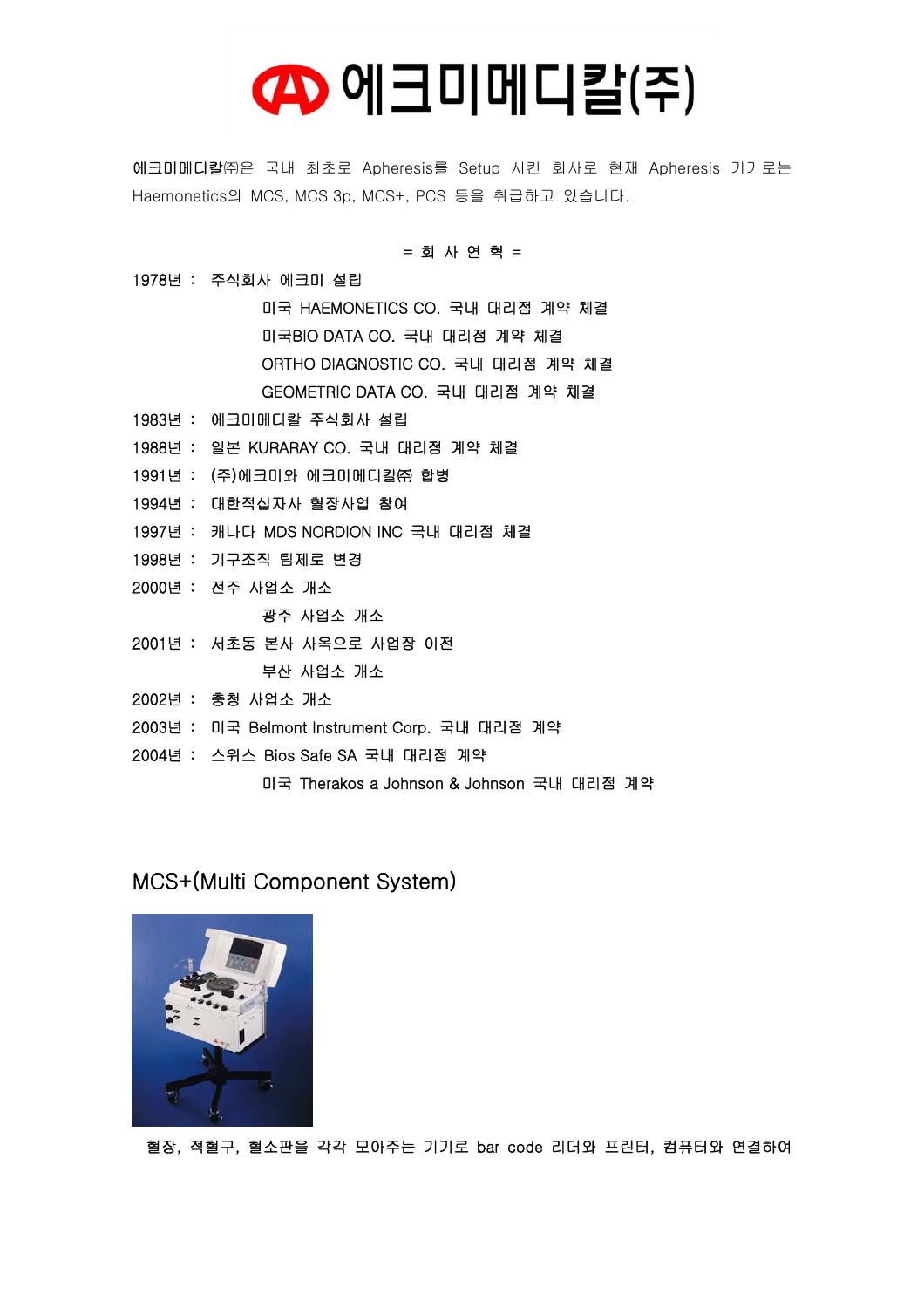#### 사용할 수 있다.

\* Protocols

- Platelet & Platelet Plasma?Platelet & Red Cells
- Red Cells
- Red Cells & Plasma
- Plasma
- Therapy
- \* Specifications
- Size Machine open

Width: 60 cm (23.6 inches)

- Height: 71 cm (27.9 inches)
- Depth: 57 cm (22.4 inches)
- Size Machine closed
- Width: 60 cm (23.6 inches)
- Height: 45.0 cm (17.7 inches)
- Depth: 38.5 cm (15.1 inches)
- Weight of machine
	- 29 kg (63.8 lb)
- Pump
- In draw:  $20 100$  ml/min
- In return:  $20 150$  ml/min
- Centrifuge Speed
	- 4800 7000 rpm (varies with protocol)
- Power Supply Requirements
- Electrical voltage:  $220 240$  VAC  $(+/- 10%)$
- Outlet must be properly grounded
- $-$  Operating frequency:  $47 63$  Hz
- Current: 2.5 Amperes / 240 VAC
- Input fusing rating: F 2.5 Amperes / 250 VAC
- Main power cable detachable: <HAR>, VDE tested

## MCS3p (Multi Component System)

혈장, 적혈구, 혈소판을 각각 모아주는 기기로 stem cell collection, bone marrow concentration and therapeutic plasma exchange 기능도 있다.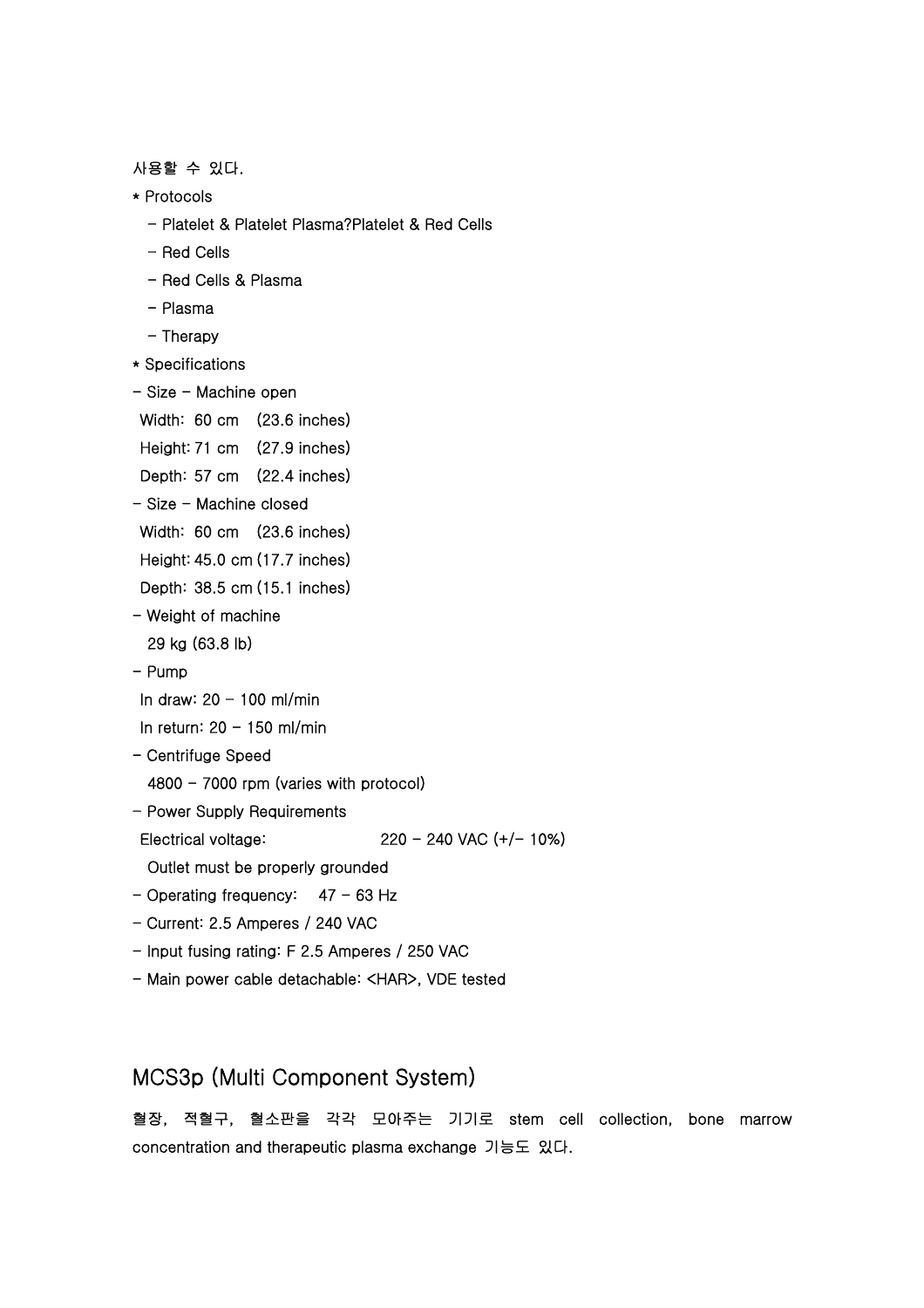\*Revision F

- -Platelet & Platelet Plasma
- -Platelet & Red Cells
- -Plasma
- -Therapy
- -Red Cells & Plasma
- -Surgical

\*Specifications -Size - Machine open Width: 60 cm (23.6 inches) Height: 91 cm (35.8 inches) Depth: 50 cm (19.6 inches) -Size - Machine closed Width: 56 cm (22 inches) Height: 46 cm (18.1 inches) Depth: 35 cm (13.7 inches) -Weight of machine 28 kg (61.7 lb) -Pump In draw:  $20 - 100$  ml/min In return:  $20 - 150$  ml/min  $-$ Centrifuge Speed : 3000  $-$  7000 rpm -Power Supply Requirements Electrical voltage:  $220 - 240$  VAC  $(+/- 10%)$  Outlet must be properly grounded Operating frequency:  $50 - 60$  Hz Current: 2.5 Amperes / 240 VAC Input fusing rating: F 2.5 Amperes / 250 VAC Main power cable detachable: <HAR>, VDE tested